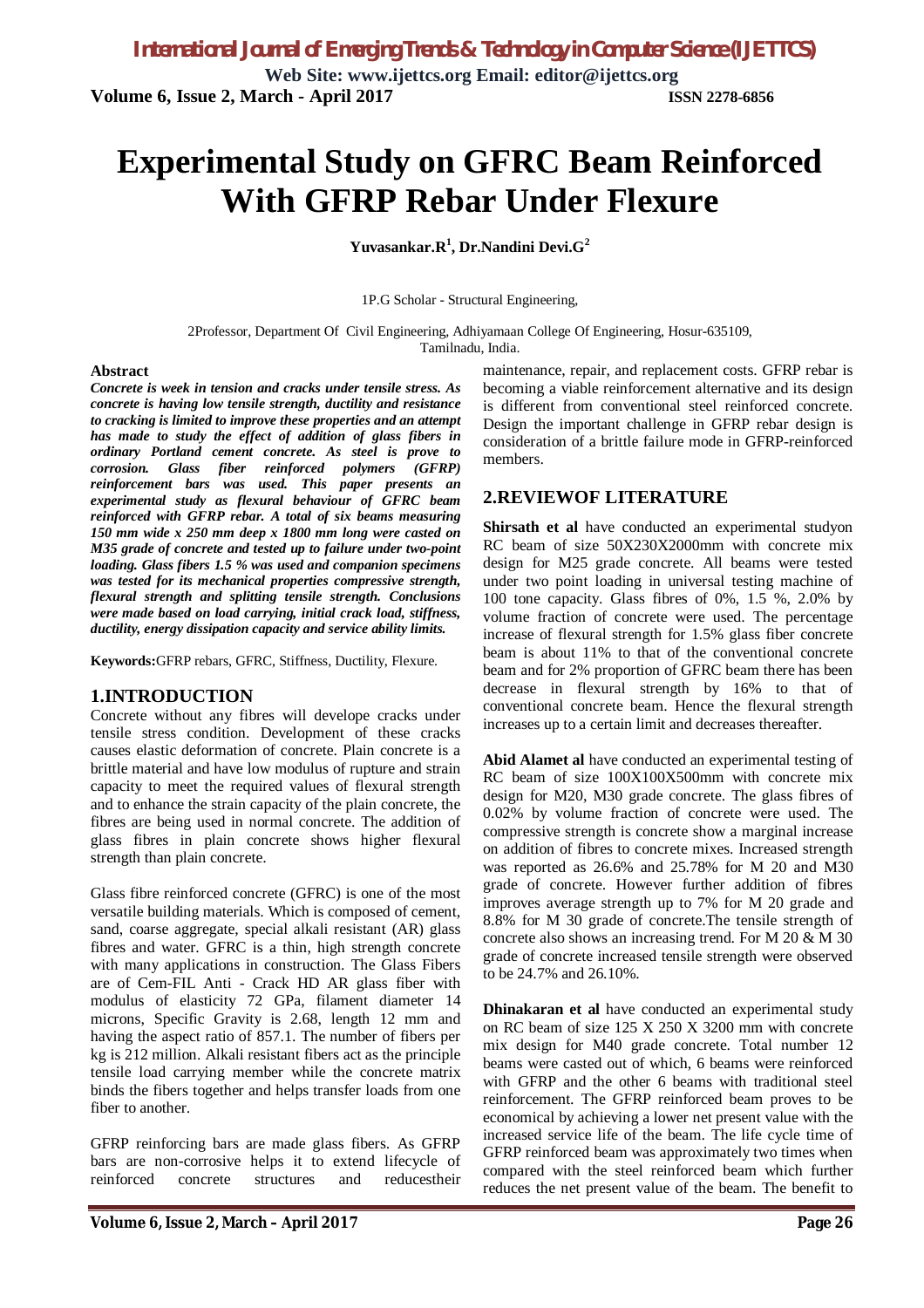**Web Site: [www.ijettcs.org](http://www.ijettcs.org) Email: [editor@ijettcs.org](mailto:editor@ijettcs.org)**

# **Volume 6, Issue 2, March - April 2017 ISSN 2278-6856**

cost will be still greater on considering the entire structure due to the increased quantity. Thus the study on the Cost benefit analysis reveals that GFRP reinforced beam proves to be powerful by achieving the higher benefit with the given cost of the beam. Hence with the combined advantages of structural performance, serviceability, suitability for aggressive environments and economy, GFRP reinforced beams is strongly recommended.

- ❖ In this study, GFRC beams with GFRP rebar were investigated for its load-deformation characteristic, load carrying capacity, failure mode, stress-strain characteristics across cross section and flexural performance.
- Also results were compared with the flexural performance of concrete beams.

### **3.EXPERIMENTAL PROGRAMME**

#### **3.1. Materials**

- 1].Cement -Ordinary Portland cement of 53 grades available in market was used. Cement used was tested for various proportions as per IS: 4031-1988 and found to be conforming to various specifications of IS: 12269-1987. specific gravity is  $3.\overline{0}2$  and fineness is 3200cm 2 /gm.
- 2].Fine aggregate river sand, passing through 4.75 mm size was used. specific gravity of fine aggregate is 2.71. 20 mm coarse aggregate with specific gravity of 2.94 was used.
- 3].Glass fibre used are of Cem-FIL Anti-Crack HD with modulus of elasticity 72 GPa, Filament diameter 14 microns, specific gravity 2.68, length 12 mm and having the aspect ratio of 857.1. The number of fibres per kg is 212 millon fibres. 1.5 percentage glass fibre for M35 grade of concrete mix were cast and tested.
- 4].Gfrp rebars-In the present investigation replacement of steel reinforcement as glass fiber reinforced polymer. GFRP bars possess mechanical properties different from steel bars, including high tensile strength combined with low elastic modulus and elastic brittle stress-strain relationship.Steel rebars were used for stirrups and they were of 6mm diameter and fy 415. The main longitudinal GFRP bars were of 10mm diameter. Mix proportion of M35 grade concrete was designed as per IS code method. The proportion and w/c ratio for M35 is 1:1.77:2.84:0.45.

#### **3.2. Reinforcement Details**

Experimental work includes casting, curing and testing of six beams (1800 mm length, 150 mm width and 250 mm depth). Beams were simply supported at their ends with the effective span of 1500 mm. A view of longitudinal section and cross section of a typical beam specimen is shown fig.1. Two various rebar were used GFRP 10 mm diameter was used on for GFRP beam.Main bar at top and bottom. HYSD bar of steel 6 mm stirrups were used for GFRP beams. HYSD steel rebar of 10 mm diameter and 6 mm stirrups were used for three beams. Bottom and top

concrete clear cover of 20 mm was maintained for all beams.



**Fig.1.** Longitudinal reinforcement details

#### **3.3. Test setup**

Test specimen consists of two different concrete beams: conventional concrete beam reinforced with steel rebar (normal beam), GFRC beam reinforced with GFRP rebar. Totally six beams were casted: three normal beams and three GFRP beam companion specimens 3 cubs of 150×150×150 mm were tested for Compressive strength, 3 cylinder 150mm dia, 300mm length cylinders were tested for split tensile strength and prism of 100×100×500 mm were tested for flexural strength 1.5percentage glass fibre for M35 grade of concrete mix were cast and tested.

The test setup involves a two point loading system by using a spread beam and two rollers. Totally 3 LVDTs were placed at the midpoint of the beam and under loading to measure the deflection. Strain in main rebar were also measured for both top and bottom main reinforcements.

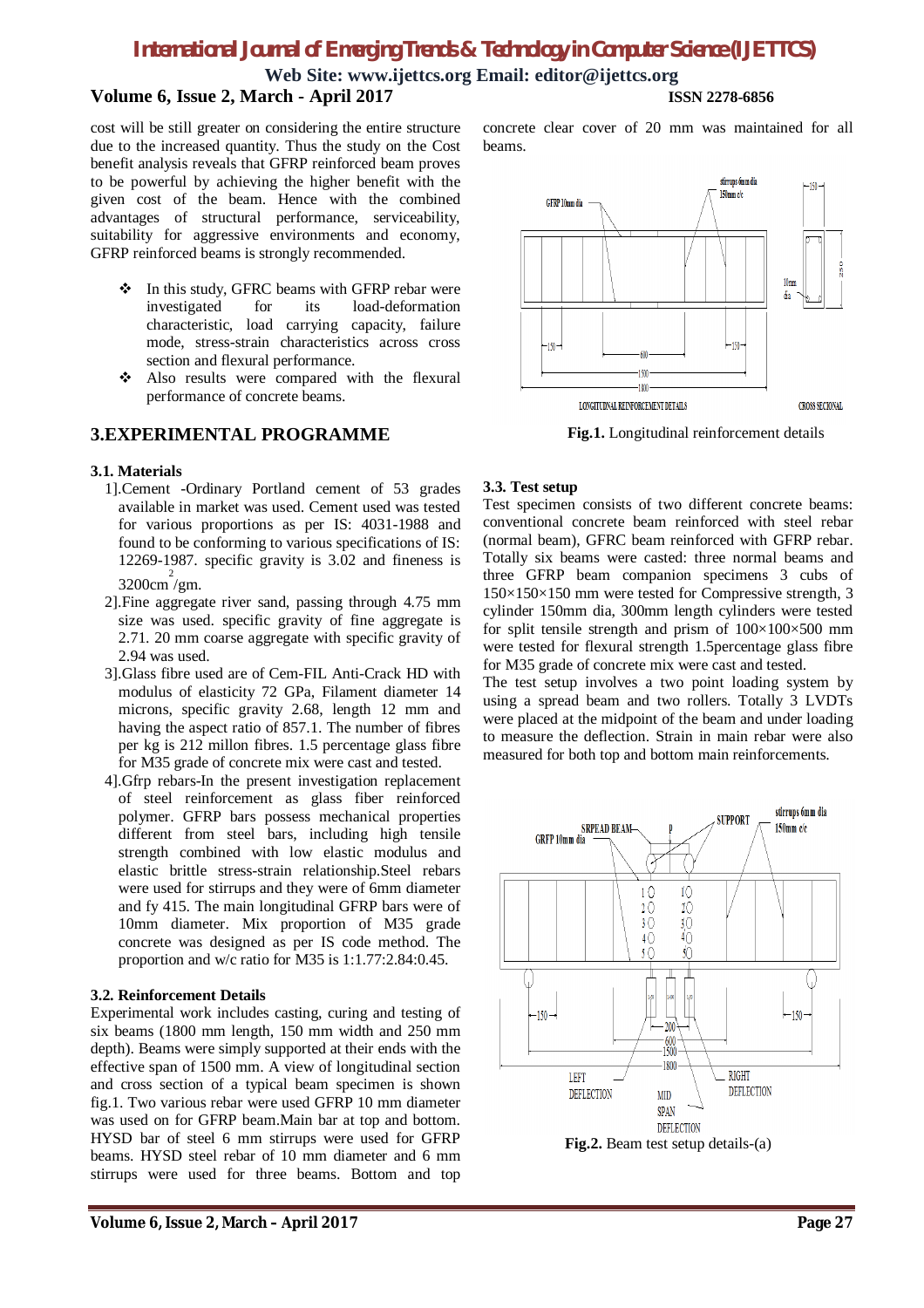**Web Site: [www.ijettcs.org](http://www.ijettcs.org) Email: [editor@ijettcs.org](mailto:editor@ijettcs.org) Volume 6, Issue 2, March - April 2017 ISSN 2278-6856**

- $\triangleright$  LVDT at left deflection 1
- $\triangleright$  LVDT at Centre deflection 2
- $\triangleright$  LVDT at right deflection 3



**Fig.3.** Beam test setup details-(b)

## **4. RESULT AND DISCUSSION**

### **4.1. Companion Specimen Results**

| <b>TABLE I:</b> Compressive Strength Test Results |                |         |       |                      |                |
|---------------------------------------------------|----------------|---------|-------|----------------------|----------------|
| Type of                                           | Spec           | Initial | Final | Compres              | Avg.           |
| concrete                                          | ime            | Crack   | Crack | sive                 | compr          |
|                                                   | n              | Load    | Load  | Strength             | essive         |
|                                                   |                | (kN)    | (kN)  | (N/mm <sup>2</sup> ) | Streng         |
|                                                   |                |         |       |                      | th             |
|                                                   |                |         |       |                      | (N/m)          |
|                                                   |                |         |       |                      | m <sup>2</sup> |
|                                                   |                |         |       |                      |                |
| Convent                                           | 1              | 763     | 874   | 38.84                |                |
| ional                                             |                |         |       |                      | 38.49          |
| Concret                                           | $\overline{2}$ | 516     | 828   | 38.07                |                |
| e                                                 | 3              | 652     | 839   | 38.57                |                |
|                                                   |                |         |       |                      |                |
| GFRC                                              | 1              |         |       |                      |                |
| with                                              |                | 659     | 920   | 40.88                | 40.88          |
| 1.5%                                              | 2              | 813     | 912   | 40.53                |                |
| glass                                             | 3              |         |       |                      |                |
| fibre                                             |                | 669     | 928   | 41.24                |                |



**Fig.4** Compressive strength (ordinary concrete Vs GFRC)

| <b>TABLE 2:Split tensile Strength Test Results</b> |                |                                |                                                   |                                                           |  |
|----------------------------------------------------|----------------|--------------------------------|---------------------------------------------------|-----------------------------------------------------------|--|
| Type of<br>concrete                                | Speci<br>men   | Final<br>Crack<br>Load<br>(kN) | Split tensile<br>Strength<br>(N/mm <sup>2</sup> ) | Avg. Split<br>tensile<br>Strength<br>(N/mm <sup>2</sup> ) |  |
| Convention<br>al Concrete                          |                | 187                            | 2.7                                               | 2.63                                                      |  |
|                                                    | $\overline{c}$ | 194                            | 2.74                                              |                                                           |  |
|                                                    | 3              | 173                            | 2.45                                              |                                                           |  |
| <b>GFRC</b> with<br>$1.5\%$ glass                  | 1              | 245                            | 3.46                                              | 3.15                                                      |  |
| fibre                                              | $\overline{c}$ | 214                            | 3.03                                              |                                                           |  |
|                                                    | 3              | 210                            | 2.97                                              |                                                           |  |





**Table 3**: Flexural Strength Test Results

| Type of<br>concrete | Dim<br>ensi<br>ons<br>(mm | Speci<br>men   | Ultimate<br>Load<br>(kN) | Flexural<br>Strength<br>(N/mm <sup>2</sup> ) | Avg.<br>Flexu<br>ral<br>Stren<br>gth<br>(N/m)<br>m <sup>2</sup> |
|---------------------|---------------------------|----------------|--------------------------|----------------------------------------------|-----------------------------------------------------------------|
| Conventi<br>onal    | 100x                      | 1              | 14.5                     | 4.35                                         | 3.85                                                            |
| Concrete            | 100x<br>500               | $\overline{c}$ | 12                       | 3.6                                          |                                                                 |
|                     |                           | 3              | 12                       | 3.6                                          |                                                                 |
| <b>GFRC</b><br>with | 100x                      | 1              | 16.5                     | 4.95                                         |                                                                 |
| 1.5%                | 100x                      | $\overline{c}$ |                          |                                              | 4.29                                                            |
| glass               | 500                       |                | 13.6                     | 4.08                                         |                                                                 |
| fiber               |                           | 3              |                          |                                              |                                                                 |
|                     |                           |                | 12.8                     | 3.84                                         |                                                                 |

## **Volume 6, Issue 2, March – April 2017 Page 28**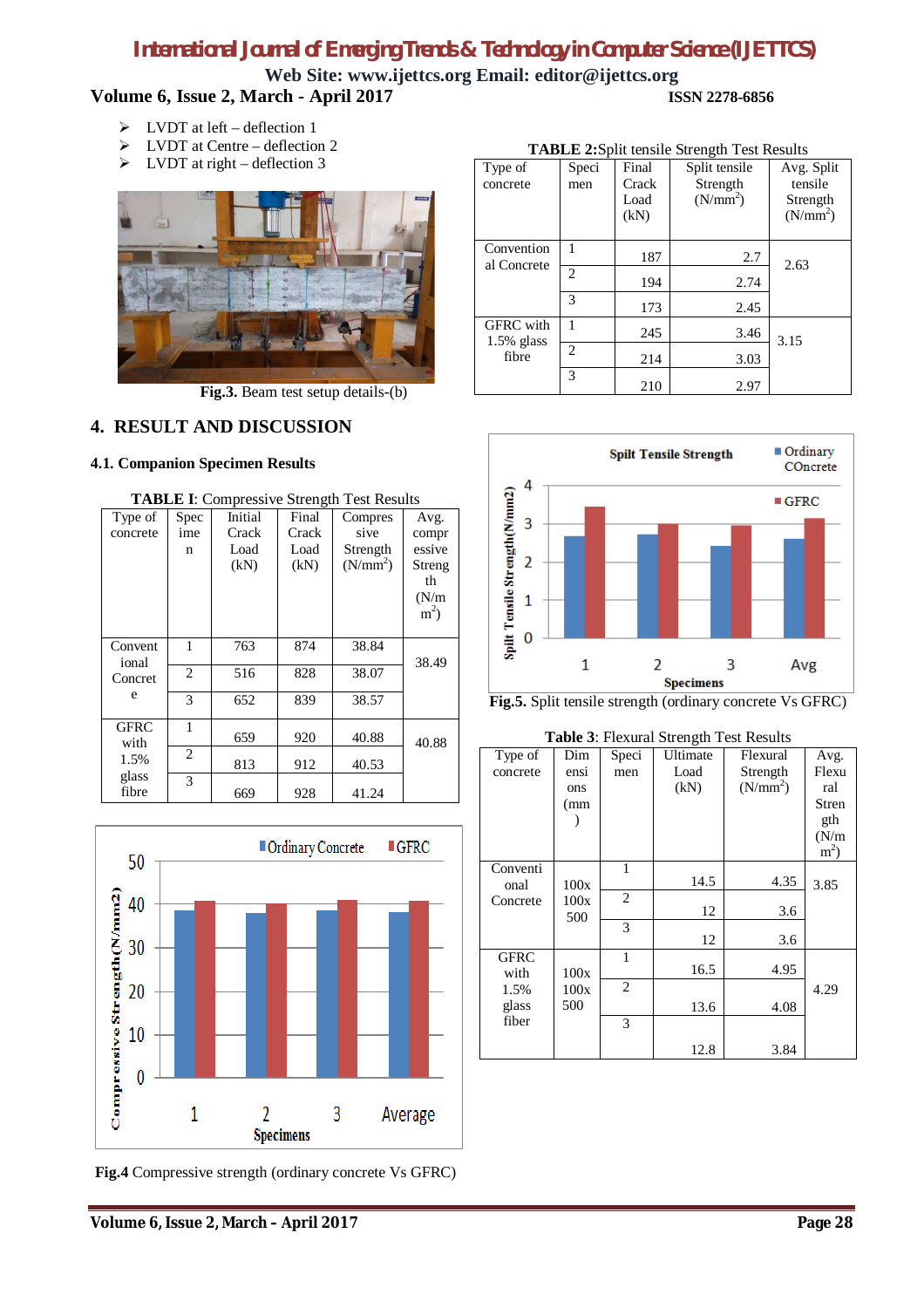# *International Journal of Emerging Trends & Technology in Computer Science (IJETTCS)* **Web Site: [www.ijettcs.org](http://www.ijettcs.org) Email: [editor@ijettcs.org](mailto:editor@ijettcs.org)**

**Volume 6, Issue 2, March - April 2017 ISSN 2278-6856**



**Fig.6.** Flexural strength (Normal Vs GFRC with GFRP beam)

### **4.2. Load Vs deflection characteristics**

4.2.1.Companion Specimen Results for GFRC beam shown in fig 7,8,9 and table 4,5,6. For specimen 1

**TABLE 4:**Load Vs deflection (GFRC with GFRP beam –

| S.no | Load  | Deflection-1 | Deflection-2 | Deflection-3 |
|------|-------|--------------|--------------|--------------|
|      | (kN)  | (mm)         | (mm)         | (mm)         |
| 1.   | 0     | $_{0}$       | $\mathbf{0}$ |              |
| 2.   | 25    | 1.4          | 1.7          | 1.5          |
| 3.   | 34    | 2.5          | 3.0          | 2.7          |
| 4.   | 45    | 5.6          | 6.6          | 6            |
| 5.   | 55    | 6.7          | 7.9          | 7.3          |
| 6.   | 64    | 9.1          | 10.6         | 9.9          |
| 7.   | 77    | 11.7         | 13.7         | 13.0         |
| 8.   | 87    | 13.7         | 16.3         | 15.8         |
| 9.   | 100   | 16.3         | 19.4         | 18.7         |
| 10.  | 111   | 18.8         | 22.3         | 21.4         |
| 11.  | 122.2 | 23.8         | 27.1         | 25.4         |



**Fig.7**. Load Vs deflection (GFRC with GFRP beam – 1) For specimen 2

| <b>TABLE 5</b> Load vs deflection (GFRC with GFRP beam $-2$ ) |       |             |             |             |  |
|---------------------------------------------------------------|-------|-------------|-------------|-------------|--|
| S.no                                                          | Load  | Deflection1 | Deflection2 | Deflection3 |  |
|                                                               | (kN)  | (mm)        | (mm)        | (mm)        |  |
| 1.                                                            |       |             |             |             |  |
| 2.                                                            | 12.3  | 0.6         | 0.9         | 0.8         |  |
| 3.                                                            | 25.3  | 3.3         | 3.6         | 3.1         |  |
| 4.                                                            | 37.9  | 10.6        | 10.8        | 9.9         |  |
| 5.                                                            | 54.7  | 13.9        | 14.2        | 13.3        |  |
| 6.                                                            | 73.8  | 14.1        | 16.8        | 16.2        |  |
| 7.                                                            | 95.2  | 21.6        | 24.2        | 22.8        |  |
| 8.                                                            | 105.8 | 23.8        | 26.4        | 24.9        |  |

9. | 117.5 | 25.7 | 27.1 | 26.5



**Fig.8**. Load Vs deflection (GFRC with GFRP beam – 2) For specimen 3

| <b>TABLE 6</b> Load vs deflection (GFRC with GFRP beam $-3$ ) |  |  |
|---------------------------------------------------------------|--|--|
|                                                               |  |  |

| S.no | Load     | Deflection1    | Deflection2    | Deflection3    |
|------|----------|----------------|----------------|----------------|
|      | (kn)     | (mm)           | (mm)           | (mm)           |
|      |          |                |                |                |
| 1.   | $\theta$ | $\overline{0}$ | $\overline{0}$ | $\overline{0}$ |
| 2.   | 25       | 1.8            | 2.1            | 2.0            |
| 3.   | 35       | 6.6            | 7.4            | 6.9            |
| 4.   | 48       | 8.6            | 9.4            | 9.1            |
| 5.   | 58       | 10             | 10.9           | 10.4           |
| 6.   | 69       | 11.1           | 12.3           | 11.8           |
| 7.   | 79       | 12             | 13.3           | 12.7           |
| 8.   | 89       | 15.7           | 17.4           | 16.6           |
| 9.   | 99       | 18.3           | 20             | 19.1           |
| 10.  | 109      | 18.5           | 20.2           | 19.3           |
| 11.  | 126      | 21             | 22.3           | 20.9           |
| 12.  | 141.2    | 23.2           | 26.5           | 23.1           |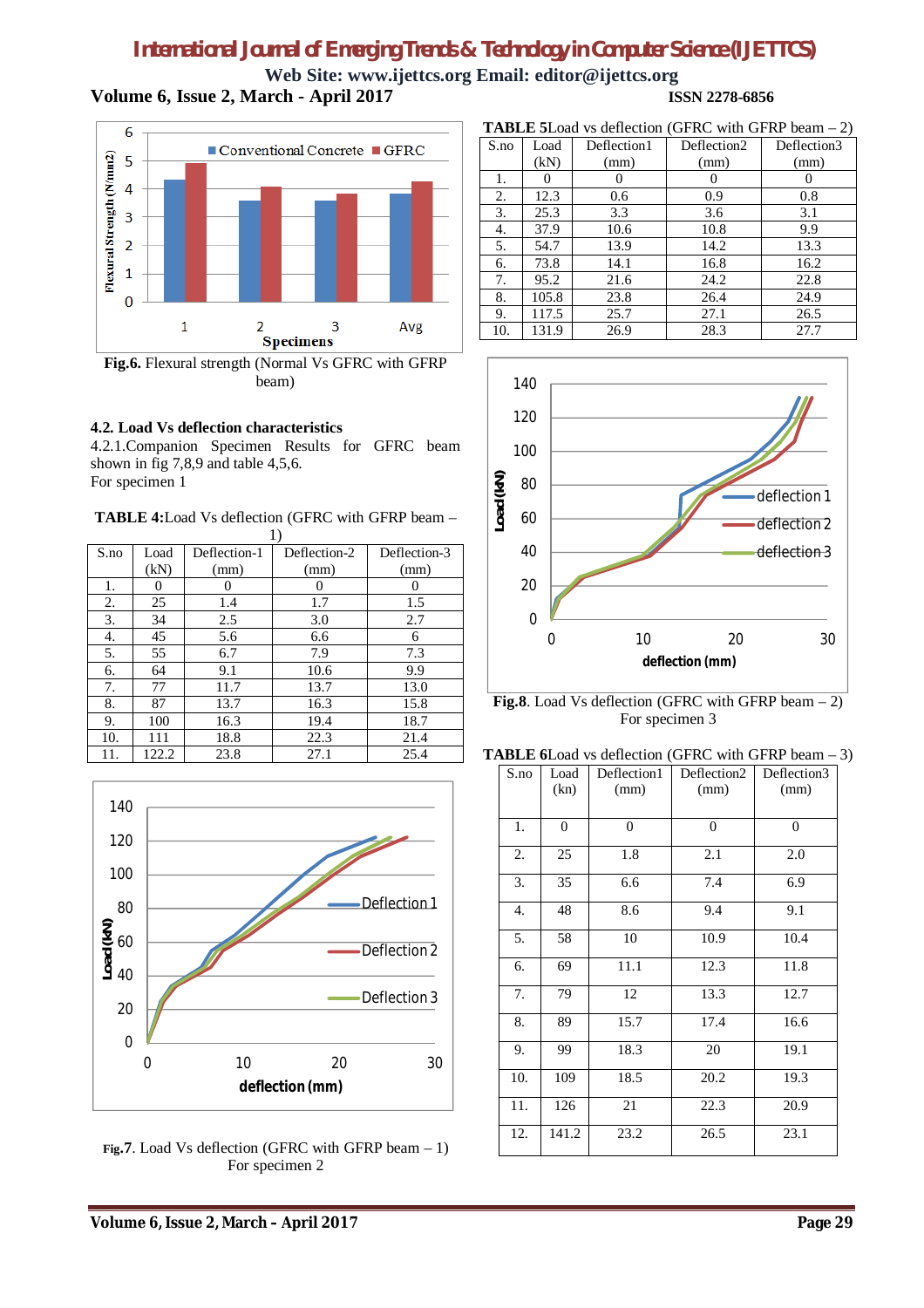# *International Journal of Emerging Trends & Technology in Computer Science (IJETTCS)* **Web Site: [www.ijettcs.org](http://www.ijettcs.org) Email: [editor@ijettcs.org](mailto:editor@ijettcs.org)**

**Volume 6, Issue 2, March - April 2017 ISSN 2278-6856**



Fig.9. Load vs deflection (GFRC with GFRP beam – 3)

**4.2.2. Companion** Specimen Results for conventional concrete beam shown in fig 10,11,12 and table 7,8,9 For specimen 1

**TABLE 7:**Load Vs deflection (Conventional Concrete beam 1)

|      | beailt 1) |             |                  |              |  |
|------|-----------|-------------|------------------|--------------|--|
| S.no | Load      | Deflection1 | Deflection       | Deflection 3 |  |
|      | (kN)      | (mm)        | $2 \text{ (mm)}$ | (mm)         |  |
|      |           |             |                  |              |  |
| 1.   | 0         |             |                  |              |  |
| 2.   | 30.6      |             | 1.2              | 0.4          |  |
| 3.   | 40.6      |             | 1.3              | 0.4          |  |
| 4.   | 53.8      | 0.3         | 2.9              | 1.1          |  |
| 5.   | 57.2      | 0.5         | 3.4              | 1.4          |  |
| 6.   | 67        | 0.8         | 4.1              | 1.7          |  |
| 7.   | 76.6      | 2.8         | 8                | 3.6          |  |



**TABLE 8:**Load Vs deflection (Conventional Concrete beam 2)

| $U$ calii $\angle$ ) |      |             |                   |                   |  |
|----------------------|------|-------------|-------------------|-------------------|--|
| S.no                 | Load | Deflection1 | Deflection 2 (mm) | Deflection 3 (mm) |  |
|                      | (kN) | (mm)        |                   |                   |  |
| 1.                   |      |             | 0                 |                   |  |
| 2.                   | 20.6 | 0.9         | 0.9               | 0.8               |  |
| 3.                   | 30.6 | 1.4         | 1.8               | 1.3               |  |
| 4.                   | 44   | 2.3         | 2.8               | 2.3               |  |
| 5.                   | 54   | 3.4         | 3.9               | 3.4               |  |
| 6.                   | 64.5 | 3.7         | 4.4               | 3.8               |  |
| 7.                   | 76   | 4.3         | 5.1               | 4.5               |  |
| 8.                   | 86   | 5.3         | 6.3               | 5.8               |  |
| 9.                   | 120  | 14.8        | 17.1              | 17.6              |  |



**Fig.11:**Load Vs deflection (Normal beam – 2) For specimen 3

**TABLE 9:**Load Vs deflection (Conventional Concrete beam 3)

| S.no | Load | Deflection1 | Deflection 2 | Deflection 3 |
|------|------|-------------|--------------|--------------|
|      | (kN) | (mm)        | (mm)         | (mm)         |
|      |      |             |              |              |
| 2.   | 21   | 0.3         | 1.0          | 1.3          |
| 3.   | 32   | 1.5         |              | 2.6          |
| 4.   | 42   | 2.2         | 3            | 3.4          |
| 5.   | 52   | 2.5         | 3            | 3.7          |
| 6.   | 63   | 3.4         |              | 4.8          |
|      | 73   | 5.3         |              |              |
| 8.   | 96   | 22.1        | 24           | 23.9         |

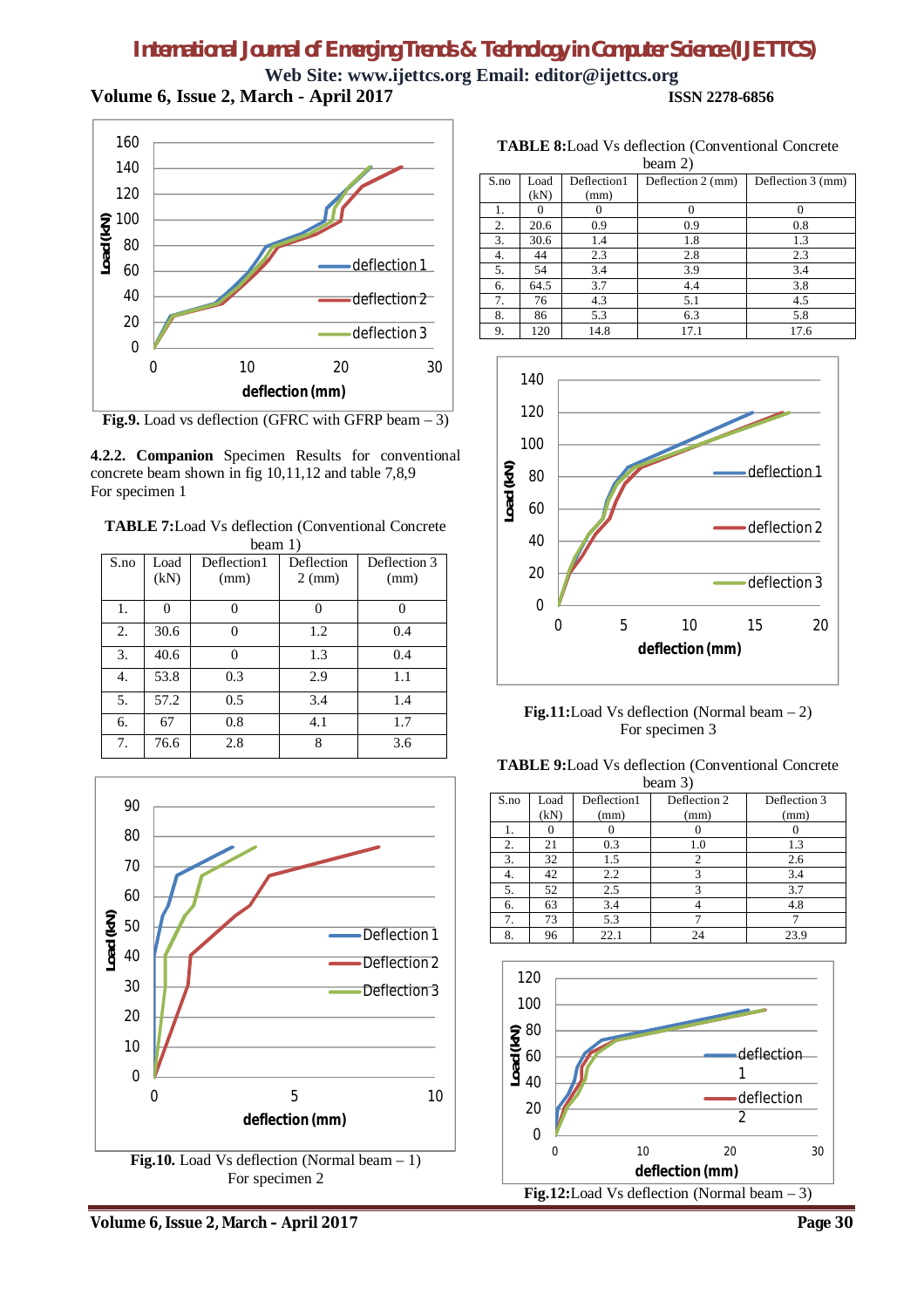**Web Site: [www.ijettcs.org](http://www.ijettcs.org) Email: [editor@ijettcs.org](mailto:editor@ijettcs.org) Volume 6, Issue 2, March - April 2017 ISSN 2278-6856**

### **4.3. Load carrying capacity**

Load Vs specime is plotted shown in fig 13,14,15. The maximum load carrying capacity of conventional concrete beam is 97.53 KN and GFRC with GFRP beam is 131.76 KN.

| <b>TABLE 10:</b> Load carrying capacity |             |                      |          |  |  |
|-----------------------------------------|-------------|----------------------|----------|--|--|
| S.no                                    | Specimen    | <b>Ultimate Load</b> | Average  |  |  |
|                                         |             | kN                   | Ultimate |  |  |
|                                         |             |                      | Load     |  |  |
|                                         |             |                      | kN       |  |  |
| 1.                                      | <b>GFRC</b> |                      |          |  |  |
|                                         | with        | 122.2                |          |  |  |
|                                         | <b>GFRP</b> |                      |          |  |  |
|                                         | beam-1      |                      |          |  |  |
| 2.                                      | <b>GFRC</b> |                      |          |  |  |
|                                         | with        | 131.9                | 131.76   |  |  |
|                                         | <b>GFRP</b> |                      |          |  |  |
|                                         | beam -2     |                      |          |  |  |
| 3.                                      | <b>GFRC</b> |                      |          |  |  |
|                                         | with        | 141.2                |          |  |  |
|                                         | <b>GFRP</b> |                      |          |  |  |
|                                         | beam -3     |                      |          |  |  |
| 4.                                      | Normal      | 76.6                 |          |  |  |
|                                         | beam-1      |                      |          |  |  |
| 5.                                      | Normal      | 120                  | 97.53    |  |  |
|                                         | beam-2      |                      |          |  |  |
| 6.                                      | Normal      | 96                   |          |  |  |
|                                         | beam-3      |                      |          |  |  |



**Fig.13:**Load carrying capacity for normal beam



**Fig.14:**Load carrying capacity for GFRC with GFRP beam



**Fig.15.** Load carrying capacity for Normal beam Vs GFRC with GFRP beam

### **4.4. Ultimate moment**

Moment vs rotation is plotted shown in fig 16,17,18,19,20,21 and table 10,11,12,13,14,15. For beam specimen 1

**TABLE 11:**Ultimate moment for GFRC with GFRP beam-

| S.no | Load (kN) | $M_c$ (kN-m) | Dial reading |
|------|-----------|--------------|--------------|
|      |           |              | (m)          |
| 1.   | $\Omega$  | $\Omega$     | 0.05         |
| 2.   | 25        | 16.25        | 0.05         |
| 3.   | 34        | 22.1         | 0.05         |
| 4.   | 45        | 29.25        | 0.10         |
| 5.   | 55        | 35.75        | 0.10         |
| 6.   | 64        | 41.6         | 0.15         |
| 7.   | 77        | 50.05        | 0.15         |
| 8.   | 87        | 56.55        | 0.20         |
| 9.   | 100       | 65.0         | 0.25         |
| 10.  | 111       | 72.15        | 0.25         |
| 11.  | 122.2     | 79.43        | 0.45         |



**Fig.16**. Moment Vs Dial reading (GFRC with GFRP beam-1) For beam specimen 2

**TABLE 12:**Ultimate moment for GFRC with GFRP beam-

| 2    |           |              |                  |  |
|------|-----------|--------------|------------------|--|
| S.no | Load (kN) | $M_c$ (kN-m) | Dial reading (m) |  |
| 1.   | 0         | 0            | 0.05             |  |
| 2.   | 12.3      | 7.99         | 0.10             |  |
| 3.   | 25.3      | 16.44        | 0.10             |  |
| 4.   | 37.9      | 24.63        | 0.15             |  |
| 5.   | 54.7      | 35.55        | 0.15             |  |
| 6.   | 73.8      | 47.97        | 0.20             |  |
| 7.   | 95.2      | 61.88        | 0.20             |  |
| 8.   | 105.8     | 68.77        | 0.25             |  |
| 9.   | 117.5     | 76.37        | 0.25             |  |
| 10.  | 131.9     | 85.73        | 0.30             |  |

**Volume 6, Issue 2, March – April 2017 Page 31**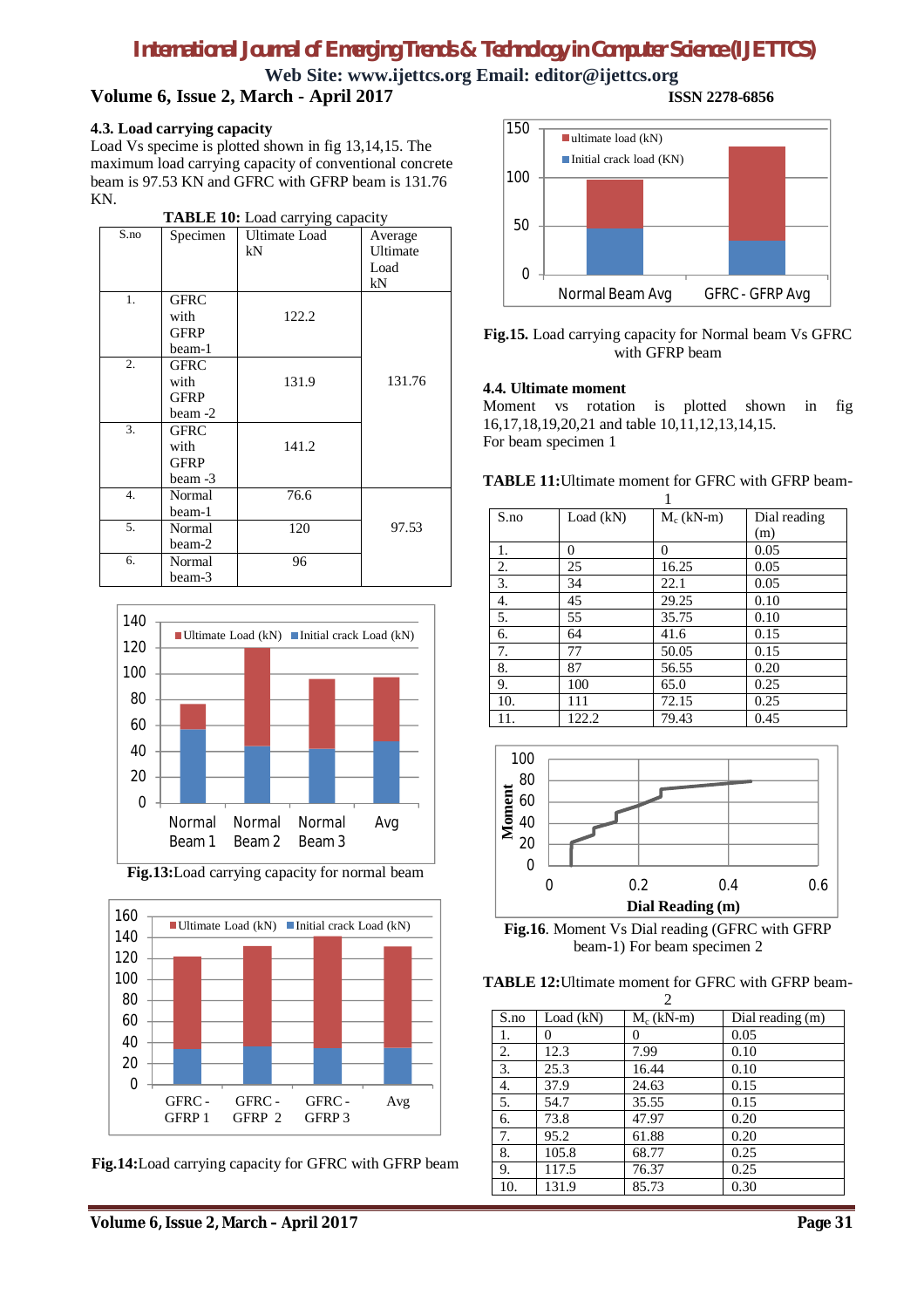**Web Site: [www.ijettcs.org](http://www.ijettcs.org) Email: [editor@ijettcs.org](mailto:editor@ijettcs.org) Volume 6, Issue 2, March - April 2017 ISSN 2278-6856**



**Fig.17.** Moment Vs Dial reading (GFRC with GFRP beam-2) For beam specimen 3

**TABLE 13:**Ultimate moment for GFRC with GFRP beam- $\overline{\mathbf{3}}$ 

|      |           | ◡           |                  |
|------|-----------|-------------|------------------|
| S.no | Load (kN) | $Mc (kN-m)$ | Dial reading (m) |
| 1.   | 0         | 0           | 0                |
| 2.   | 25        | 16.25       | 0.05             |
| 3.   | 35        | 22.75       | 0.05             |
| 4.   | 48        | 31.2        | 0.10             |
| 5.   | 58        | 37.7        | 0.10             |
| 6.   | 69        | 44.85       | 0.10             |
| 7.   | 79        | 51.35       | 0.10             |
| 8.   | 89        | 57.85       | 0.15             |
| 9.   | 99        | 64.35       | 0.20             |
| 10.  | 109       | 70.85       | 0.20             |
| 11.  | 126       | 81.9        | 0.20             |
| 12.  | 141.2     | 91.78       | 0.25             |



**Fig.18.** Moment Vs Dial reading (GFRC with GFRP beam-3) For specimen 1

| <b>TABLE 14: Ultimate moment for Normal beam-1</b> |  |  |  |
|----------------------------------------------------|--|--|--|
|----------------------------------------------------|--|--|--|

| S.no | Load (kN) | $Mc (kN-m)$ | Dial reading |
|------|-----------|-------------|--------------|
|      |           |             | (m)          |
|      |           |             |              |
| 2.   | 30.6      | 19.89       | 0.05         |
| 3.   | 40.6      | 26.39       | 0.05         |
|      | 53.8      | 34.97       | 0.10         |
| 5.   | 57.2      | 37.18       | 0.10         |
| 6.   | 67        | 43.55       | 0.10         |
|      | 76.6      | 49.79       | 0.15         |



**Fig.19.** Moment Vs Dial reading (Normal beam-1) For specimen 2

|  | <b>TABLE 15:</b> Ultimate moment for Normal beam-2 |  |
|--|----------------------------------------------------|--|
|  |                                                    |  |

| S.no | Load (kN) | $Mc (kN-m)$ | Dial reading (m) |
|------|-----------|-------------|------------------|
| 1.   |           |             |                  |
| 2.   | 20.6      | 13.39       |                  |
| 3.   | 30.6      | 19.89       |                  |
| 4.   | 44        | 28.60       | 0.05             |
| 5.   | 54        | 35.10       | 0.05             |
| 6.   | 64.5      | 41.92       | 0.05             |
| 7.   | 76        | 49.40       | 0.05             |
| 8.   | 86        | 55.90       | 0.10             |
| 9.   | 120       | 78.0        | 0.20             |



**Fig.20:**Moment Vs Dial reading (Normal beam-2) For specimen 3

|  |  | <b>TABLE 16:</b> Ultimate moment for Normal beam-3 |
|--|--|----------------------------------------------------|
|  |  | S.no Load (kN) Mc (kN-m) Dial reading (m)          |
|  |  |                                                    |

| D.IIU | LUAU (NIV) | $NIC$ (AT $\sim$ 111) | Dial reading (iii) |
|-------|------------|-----------------------|--------------------|
| ı.    |            |                       |                    |
| 2.    | 21         | 13.65                 | 0.05               |
| 3.    | 32         | 20.80                 | 0.05               |
| 4.    | 42         | 27.30                 | 0.05               |
| 5.    | 52         | 33.80                 | 0.05               |
| 6.    | 63         | 40.95                 | 0.05               |
| 7.    | 73         | 47.45                 | 0.10               |
| 8.    | 96         | 62.40                 | 0.10               |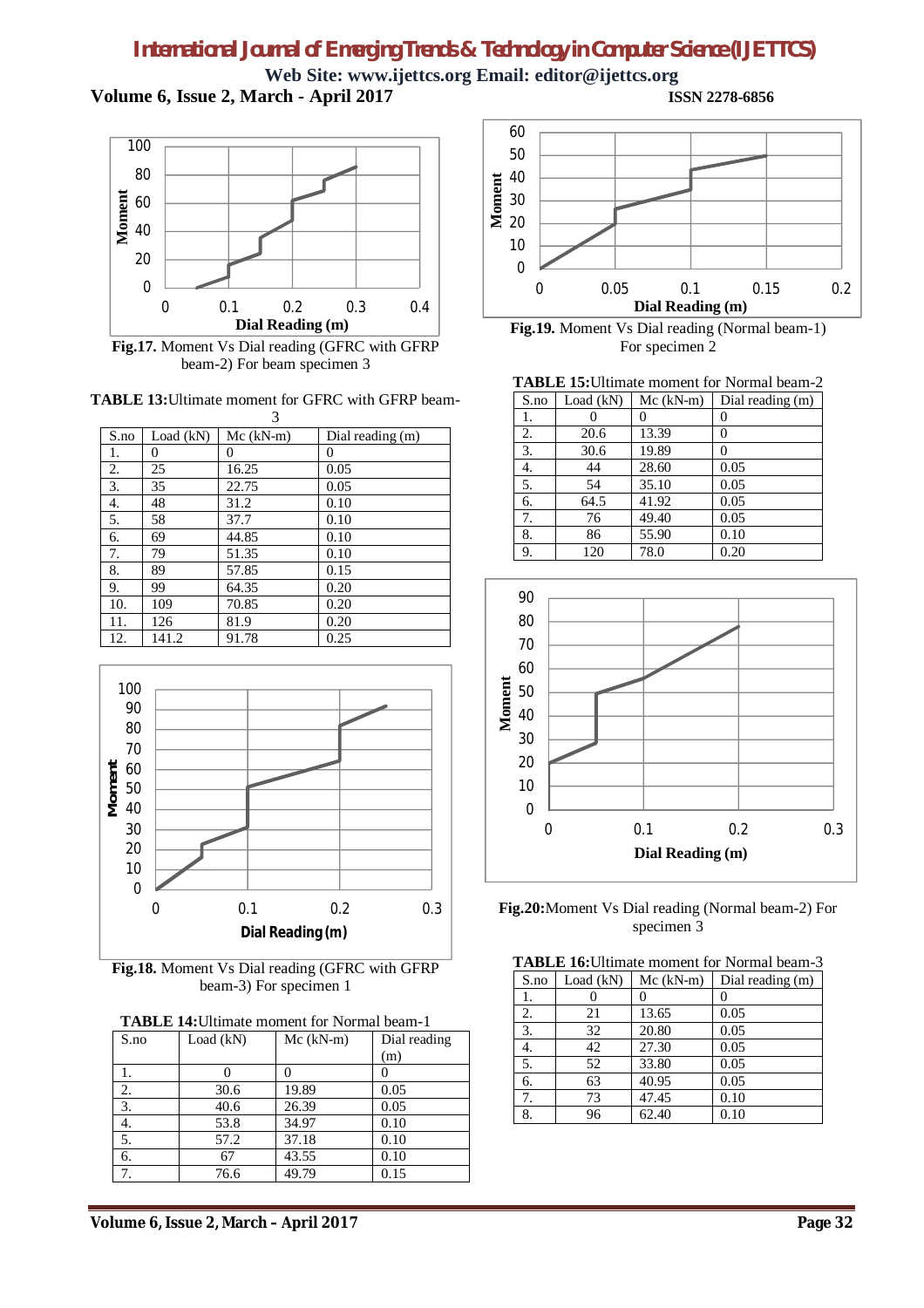**Web Site: [www.ijettcs.org](http://www.ijettcs.org) Email: [editor@ijettcs.org](mailto:editor@ijettcs.org) Volume 6, Issue 2, March - April 2017 ISSN 2278-6856**



**Fig.21.** Moment Vs Dial reading (Normal beam-3)



**Fig.22. (a)**



**Fig.22.(a & b).** Ultimate load failure and crack pattern

### **4.5. Stiffness**

Stiffness is the rigidity of an object – the extent to which it resists deformation in response to an applied force. Stiffness is measured in force per unit length (N/mm) and is equivalent to the "force constant" in Hooke'S Law.

|          | <b>TABLE 17:Stiffness</b> |          |          |          |               |  |
|----------|---------------------------|----------|----------|----------|---------------|--|
| S.n      | Specime                   | Initial  | Avg.     | Final    | Avg.<br>final |  |
| $\Omega$ | n                         | stiffnes | initial  | stiffnes |               |  |
|          |                           |          | stiffnes |          | stiffnes      |  |
|          |                           | (N/mm)   |          | (N/mm)   |               |  |
|          |                           |          | (N/mm)   |          | (N/mm)        |  |
|          |                           |          |          |          |               |  |
|          | GFRC                      | 6.81     |          |          |               |  |

|    | with<br><b>GFRP</b><br>beam-1                    |       |      | 4.51  |      |
|----|--------------------------------------------------|-------|------|-------|------|
| 2. | <b>GFRC</b><br>with<br><b>GFRP</b><br>beam -2    | 3.51  | 5.11 | 4.66  | 4.83 |
| 3. | <b>GFRC</b><br>with<br><b>GFRP</b><br>$beam - 3$ | 5.11  |      | 5.33  |      |
| 4. | Normal<br>beam-1                                 | 25.5  |      | 9.575 |      |
| 5. | Normal<br>beam-2                                 | 17.11 | 18.3 | 6.818 | 6.79 |
| 6. | Normal<br>beam-3                                 | 12.30 |      | 4     |      |

### **4.6. Ductility**

Ductility is defined as the ability of a material to undergo permanent deformation through elongation or bendingwithout fracturing.

| <b>TABLE 18: Ductility</b> |                     |                  |                |  |  |
|----------------------------|---------------------|------------------|----------------|--|--|
| S.NO                       | <b>SPECIMEN</b>     | <b>DUCTILITY</b> | <b>AVERAGE</b> |  |  |
| 1.                         | GFRC with           | 0.111            |                |  |  |
|                            | GFRP beam-          |                  |                |  |  |
|                            |                     |                  | 0.118          |  |  |
| 2.                         | with<br><b>GFRC</b> | 0.127            |                |  |  |
|                            | GFRP beam           |                  |                |  |  |
|                            | $-2$                |                  |                |  |  |
| 3.                         | with<br>GFRC        | 0.117            |                |  |  |
|                            | GFRP beam           |                  |                |  |  |
|                            | $-3$                |                  |                |  |  |
| 4.                         | Normal              | 0.104            |                |  |  |
|                            | beam-1              |                  | 0.166          |  |  |
| 5.                         | Normal              | 0.146            |                |  |  |
|                            | beam-2              |                  |                |  |  |
| 6.                         | Normal              | 0.250            |                |  |  |
|                            | beam-3              |                  |                |  |  |

### **4.6. Energy dissipation capacity**

Areinforced concrete memberdissipate energy by experiencing in elastic behavior during cyclic loading.

**TABLE 19**: Energy dissipation capacity

|      | $\blacksquare$ $\blacksquare$ $\blacksquare$ $\blacksquare$ $\blacksquare$ |             |             |
|------|----------------------------------------------------------------------------|-------------|-------------|
| S.no | Specimen                                                                   | Energy      | Average     |
|      |                                                                            | dissipation | Energy      |
|      |                                                                            | capacity    | dissipation |
|      |                                                                            | (N/mm)      | capacity    |
|      |                                                                            |             | N/mm        |
| 1.   | GFRC<br>with                                                               | 0.201       |             |
|      | GFRP beam-1                                                                |             |             |
| 2.   | GFRC<br>with                                                               | 0.175       | 0.183       |
|      | GFRP beam -2                                                               |             |             |
| 3.   | <b>GFRC</b><br>with                                                        | 0.175       |             |
|      | GFRP beam -3                                                               |             |             |
| 4.   | Normal beam-                                                               | 0.068       |             |
|      |                                                                            |             | 0.140       |

**Volume 6, Issue 2, March – April 2017 Page 33**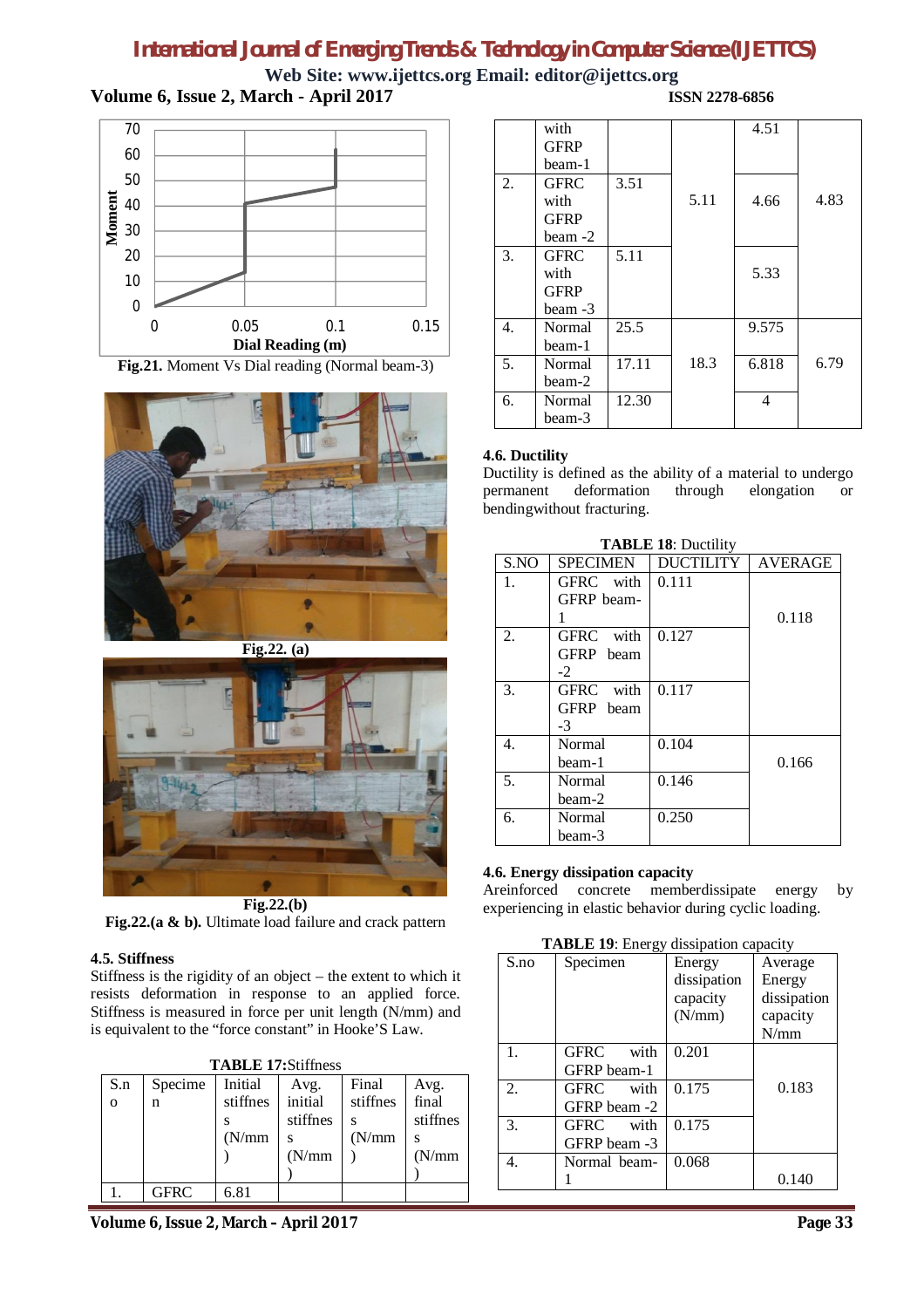**Web Site: [www.ijettcs.org](http://www.ijettcs.org) Email: [editor@ijettcs.org](mailto:editor@ijettcs.org)**

# **Volume 6, Issue 2, March - April 2017 ISSN 2278-6856**

| Normal beam- 0.134 |  |
|--------------------|--|
|                    |  |
| Normal beam- 0.226 |  |
|                    |  |

### **4.7. Mode of failure**

| <b>TABLE 20:</b> Crack pattern |             |          |       |              |        |  |  |  |
|--------------------------------|-------------|----------|-------|--------------|--------|--|--|--|
| S.                             | Specim      | Initial  | Ultim | Cracked      | Type   |  |  |  |
| no                             | en          | crack    | ate   | observed     | οf     |  |  |  |
|                                |             | load(kN) | load( |              | faliur |  |  |  |
|                                |             |          | kN    |              | e      |  |  |  |
| 1.                             | <b>GFRC</b> | 34       | 122.2 | 6to 8 mm     | Shear  |  |  |  |
|                                | with        |          |       |              |        |  |  |  |
|                                | <b>GFRP</b> |          |       |              |        |  |  |  |
|                                | beam-1      |          |       |              |        |  |  |  |
| 2.                             | <b>GFRC</b> | 37.9     | 131.9 | $3$ to 6     | Shear  |  |  |  |
|                                | with        |          |       | mm           |        |  |  |  |
|                                | <b>GFRP</b> |          |       |              |        |  |  |  |
|                                | beam        |          |       |              |        |  |  |  |
|                                | 2           |          |       |              |        |  |  |  |
| 3.                             | <b>GFRC</b> | 48       | 141.2 | $7$ to $8$   | Shear  |  |  |  |
|                                | with        |          |       | mm           |        |  |  |  |
|                                | <b>GFRP</b> |          |       |              |        |  |  |  |
|                                | beam        |          |       |              |        |  |  |  |
|                                | 3           |          |       |              |        |  |  |  |
| $\overline{4}$ .               | Normal      | 40.6     | 76.6  | 6 to 10      | Flexu  |  |  |  |
|                                | beam-1      |          |       | mm           | ral    |  |  |  |
| 5.                             | Normal      | 44       | 120   | 7 to 11      | Flexu  |  |  |  |
|                                | beam-2      |          |       | mm           | ral    |  |  |  |
| 6.                             | Normal      | 42       | 96    | 9<br>6<br>to | Flexu  |  |  |  |
|                                | beam-3      |          |       | mm           | ral    |  |  |  |

### **5.CONCLUSIONS**

Based on the experimental investigation conducted on beams under two point loading. The following conclusions are drawn:

- $\triangleright$  The maximum compressive strength of GFRC is 6.3% greater than conventional concrete.
- $\triangleright$  The maximum split tensile strength of GFRC is 19.8% greater than the value of conventional concrete.
- $\triangleright$  The maximum flexural strength of GFRC is 11.43% greater than the value of conventional concrete.
- $\triangleright$  The load carrying capacity of GFRC with GFRP beam was found to be 35.09% greater than the value of conventional concrete beam.
- $\triangleright$  The value of GFRC with GFRP beam for load Vs deflection is about 27.33mmgreater than conventional concrete beam which is 16.36mm.
- Ultimate moment of GFRC with GFRP beam is 85.64 KN-m greater. when compared to the conventional concrete beam which is 63.36 KNm.
- $\triangleright$  Replacement of steel rebar with GFRP rebar beam has shown better result in flexural load carrying capacities.

- $\triangleright$  The stiffness of GFRC with GFRP beam was found to be 40.57% greater than the value of conventional concrete beam.
- Ductility of GFRC with GFRP beam is 0.118 smaller than the value of conventional concrete beam which is 0.166.
- $\triangleright$  The value of GFRC with GFRP beam for energy dissipation capacityis about 30.72% greater than conventional concrete beam.
- $\triangleright$  The addition of glass fibre at concrete reduces the crack under loading conditions. The brittleness of concrete can also be improved by the addition of glass fibre. Since concrete weak in tension, the fibres are beneficial in axial-tension to increase tensile strength.
- $\triangleright$  The use of GFRP rebars in beam has yielded not only greater flexural strength to the beam but also good shear capacities and bending moment.

## **References**

- [1] Deshmukh S.H, Bhusari J. P Zende A. M (2012) "Effect of Glass Fibres on Ordinary Portland Cement Concrete", IOSR Journal of Engineering, Vol. 2, PP: 1308-1312.
- [2] Chandramouli K, Srinivasa Rao P, Pannirselvam N, Seshadri Sekhar T And Sravana P (2010) "Strength Properties Of Glass Fibre Concrete" Arpn Journal Of Engineering And Applied Sciences , Vol. 5, No. 4, pp-1-6
- [3] A.Upendra Varma, A.D. Kumar (2013) "Glass Fibre Reinforced Concrete" Int. Journal Of Engineering Research And Applications, Vol. 3, Issue 5, pp.1914- 1918.
- [4] Md.Abid Alam, Imran Ahmad, Fazlur Rehman (2013) "Experimental Study On Properties Of Glass Fibre Reinforced Concrete" International Journal Of Engineering Trends And Technology, (Ijett) – Volume 24 Number 6- pp- 297-301.
- [5] Dr.K.M.Tajne, P.S.Bhandari (2014) "Effect Of Glass Fibre On Ordinary Concrete" .International Journal Of Innovative Research In Science Vol. 3, Issue 11, pp-17632-17634.
- [6] A.F. Ashour (2006) "Flexural And Shear Capacities Of Concrete Beams Reinforced With Gfrp Bars" Construction And Building Materials, Vol. 20, pp: 1005–1015.
- [7] A.Natarajan, K.L.Muthuramu (November2014) "Experimental Study On Anti Crack W70 AR Glass Fibre" Research Journal of Applied Sciences, Vol. 9, pp-609-613.
- [8] K.I.M.Ibrahim (July 2016) "Mechanical Properties Of Glass Fiber Reinforced Concrete (Gfrc)" Iosr Journal